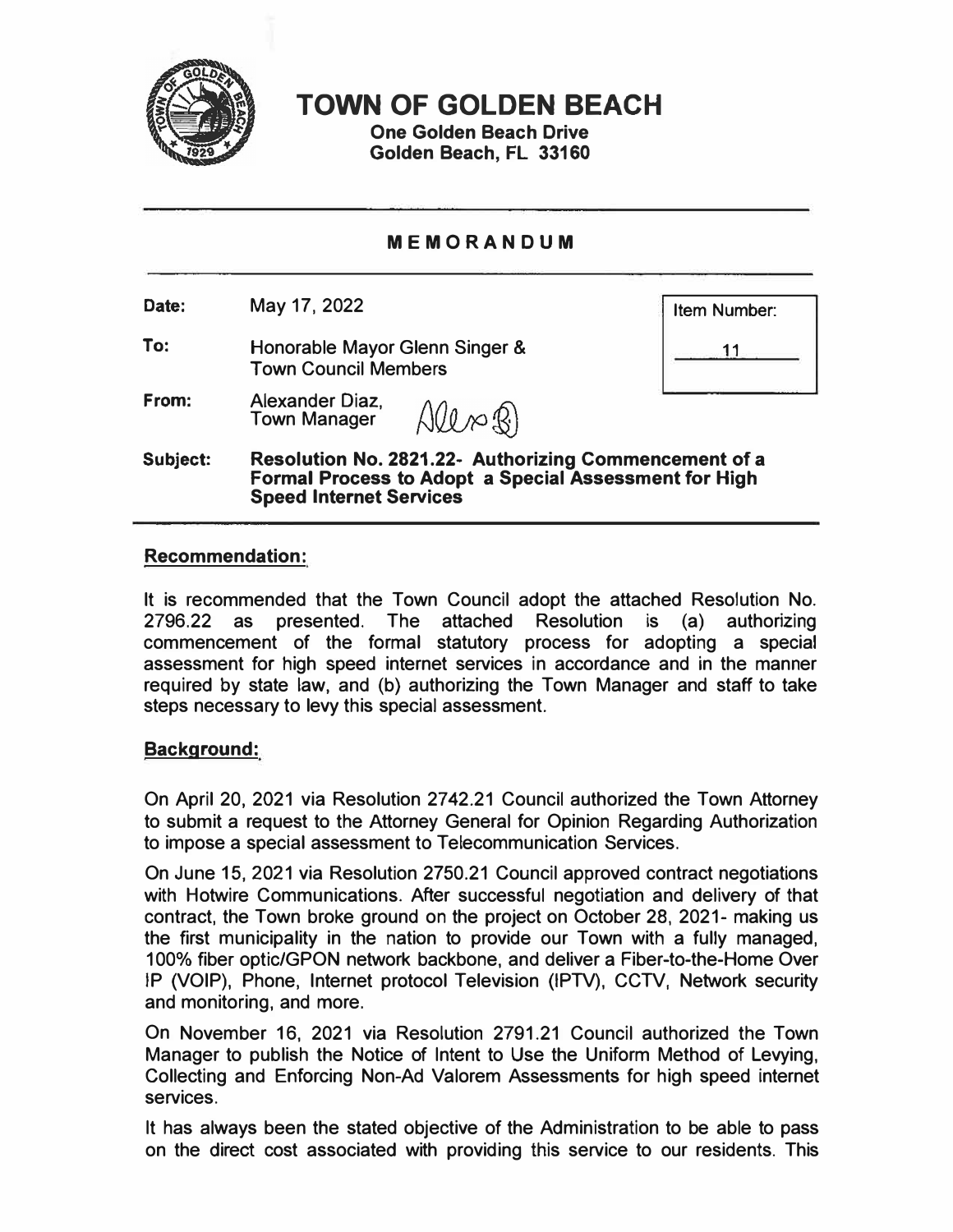## **TOWN OF GOLDEN BEACH, FLORIDA**

### **RESOLUTION NO. 2821.22**

A RESOLUTION OF THE COUNCIL OF THE TOWN OF **GOLDEN** BEACH, FLORIDA, **RELATING TO THE** PROVISION OF TECHNOLOGY SERVICES WITHIN THE TOWN: DECLARING THE IMPOSITION OF A SPECIAL ASSESSMENT FOR SAID TECHNOLOGY SERVICES: **ESTABLISHING THE METHOD BY WHICH THE PROPOSED** ASSESSMENTS SHALL BE MADE: DESIGNATING THE LANDS UPON WHICH THE ASSESSMENTS SHALL BE STATING THE ESTIMATED COST OF THE **LEVIED:** TECHNOLOGY INFRASTRUCTURE AND SERVICES AND THE INITIAL TECHNOLOGY INFRASTRUCTURE AND **SERVICES ASSESSMENT; DIRECTING** THE. **PREPARATION OF A PRELIMINARY ASSESSMENT ROLL: AUTHORIZING A PUBLIC HEARING AND DIRECTING THE** PROVISION OF NOTICE THEREOF: PROVIDING FOR SEVERABILITY AND AN EFFECTIVE DATE.

**WHEREAS, the Town of Golden Beach, Florida (the "Town") is a municipality is an** ocean-front community that covers approximately 1.8 square-miles and is bounded on the east by the Atlantic Ocean, on the west by the Intracoastal Waterway, on the south by the City of Sunny Isles Beach and on the north by the City of Hallandale Beach in Miami-Dade County, Florida; and

**WHEREAS, pursuant to the Charter of the Town and Chapter 166, Florida Statute,** 

the Town has entered into a Communication Services Installation and Service Agreement, including addendums thereto (collectively, the "Service Agreement") with Hotwire Communications, Ltd, a Pennsylvania Limited Partnership to provide for high-speed fiber optic internet services and certain security services through a system comprised of surveillance cameras with internet connectivity throughout the Town (collectively, the "Technology Services") and Town properties, including installation of new cameras, access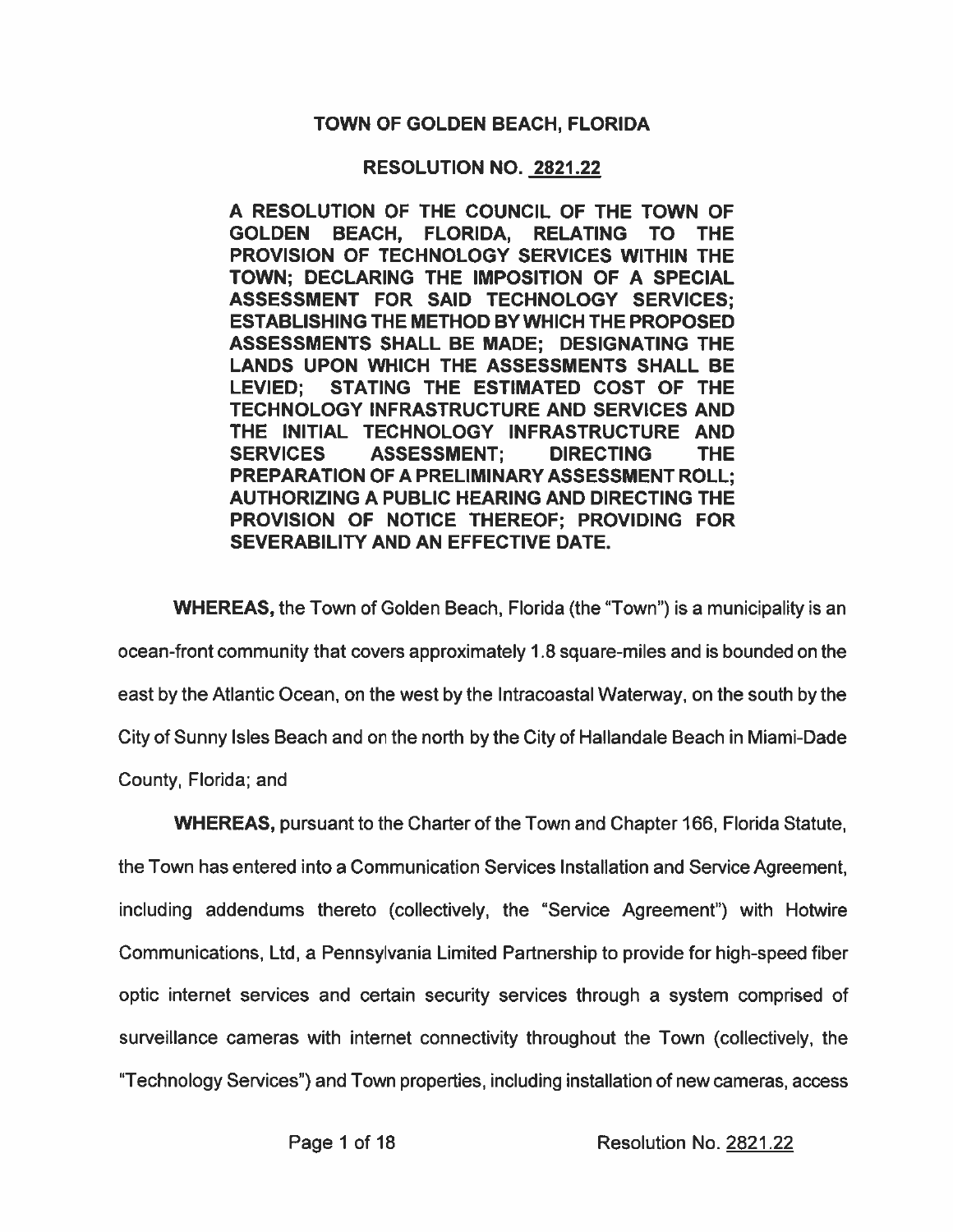control devices and all equipment necessary to serve the Civic Center and provide the Technology Services, as specifically described in the Service Agreement ("Infrastructure") Improvements" and collectively with the Technology Services, the "Technology Infrastructure and Services") for the Town and to all of the properties located within the boundaries of the Town; and

**WHEREAS, the Town has determined to defray the cost of providing such** Technology Infrastructure and Services in whole or in part by the imposition of non-ad valorem special assessments on the properties benefitted by such Technology Infrastructure and Services: and

**WHEREAS, the Town consists of approximately 349 single-family residential** properties which are improved with million dollar estate homes (the "Residential Properties"), 3 non-residential properties that are developed (the "Non-Residential Properties") for a total of 352 Developed Properties and approximately 43 unimproved developable residential properties and 7 undeveloped town properties for a total of 50 unimproved properties which currently do not contain residences or other structures (the "Undeveloped Properties"); and

**WHEREAS, the Residential Properties, Non-Residential Properties and to the extent** provided herein, the Undeveloped Properties are hereinafter referred to as the "Assessed Property or Assessed Properties," and are identified in Composite Exhibit "A" attached hereto and made a part hereof; and

**WHEREAS**, due to the exclusivity and the extraordinary value of property in the Town, the Town will provide the Technology Infrastructure and Services to all the properties located in the boundaries of the Town; and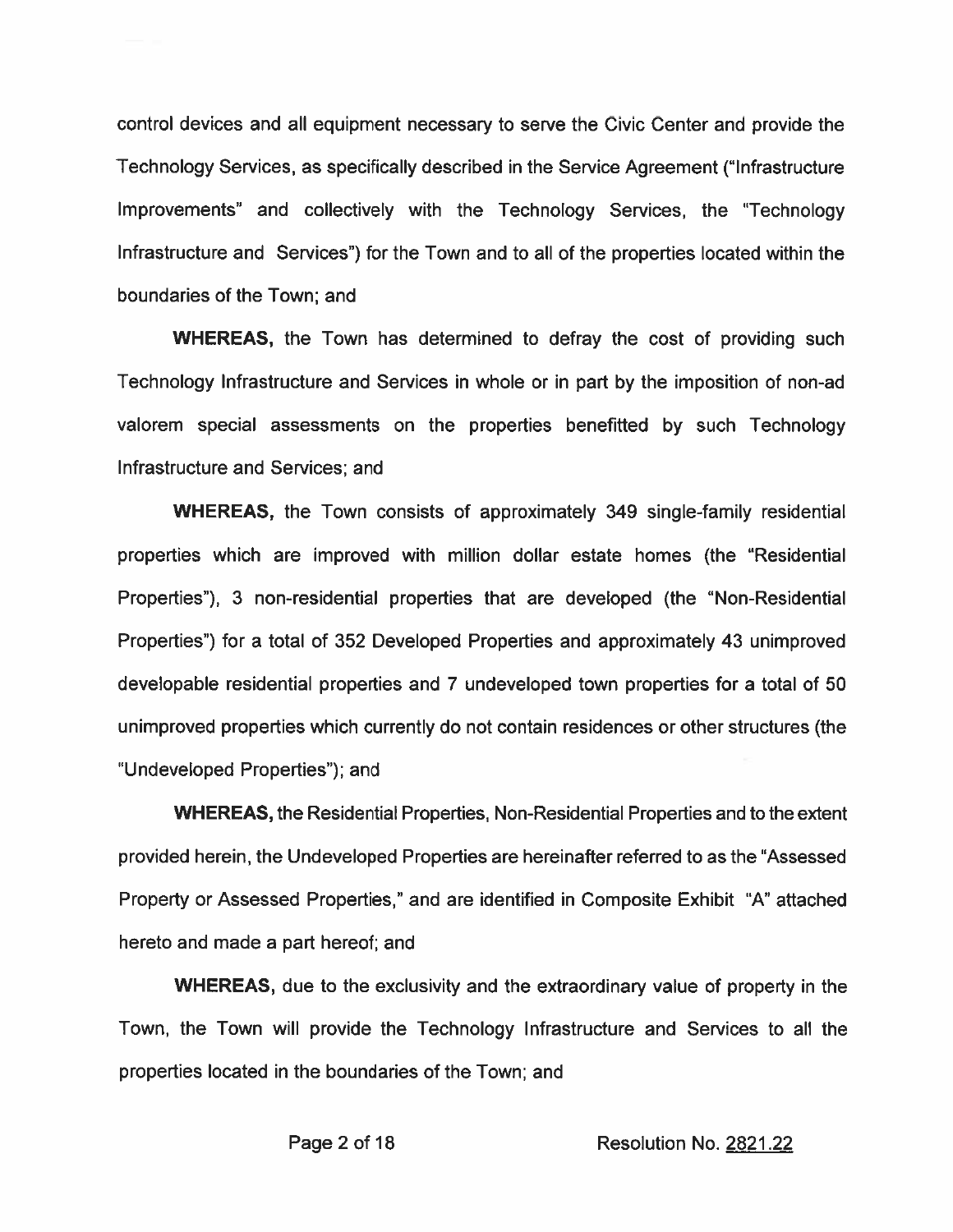**WHEREAS, the Town engaged SCS Engineers, Inc. ("SCS"), a firm specializing in** the evaluation and establishment of local government special assessments, to undertake a complete analysis of alternative funding mechanisms for the Town and in particular a study of the Technology Infrastructure and Services in order to quantify the benefits provided to the Assessed Properties and the possibility of establishing a special assessment to fund the cost of the Technology Infrastructure and Services; and

**WHEREAS, after extensive study and analysis, SCS has prepared a comprehensive** Assessment Memorandum dated May 6, 2022, (the "Assessment Memorandum") in which it finds that all parcels in the Town will directly and specially benefits from the Infrastructure Improvements as provided in the Service Agreement as part of the Technology Infrastructure and Services and recommends the development and implementation of a two tiered assessment program; and

**WHEREAS, the Assessment Memorandum sets forth a first tier of annual special** assessments to provide for the cost of the Infrastructure Improvements necessary to provide the Technology Services ("Infrastructure Assessment" or "Tier 1 Assessment") for both Developed Properties and Undeveloped Properties on a per parcel basis (a "Parcel") and a second tier of annual special assessments to fund the Town's cost of providing Technology Services, for 10 years ("Technology Service Assessment" or "Tier 2 Assessments" and, collectively with the Infrastructure Assessment, the "Technology" Assessment") for Residential Properties based on per Dwelling Unit basis and for Non-Residential Properties on a per Parcel basis; and

**WHEREAS, based upon the findings of SCS and the professional recommendation** contained within the Memorandum as well as other evidence, the Town Council of the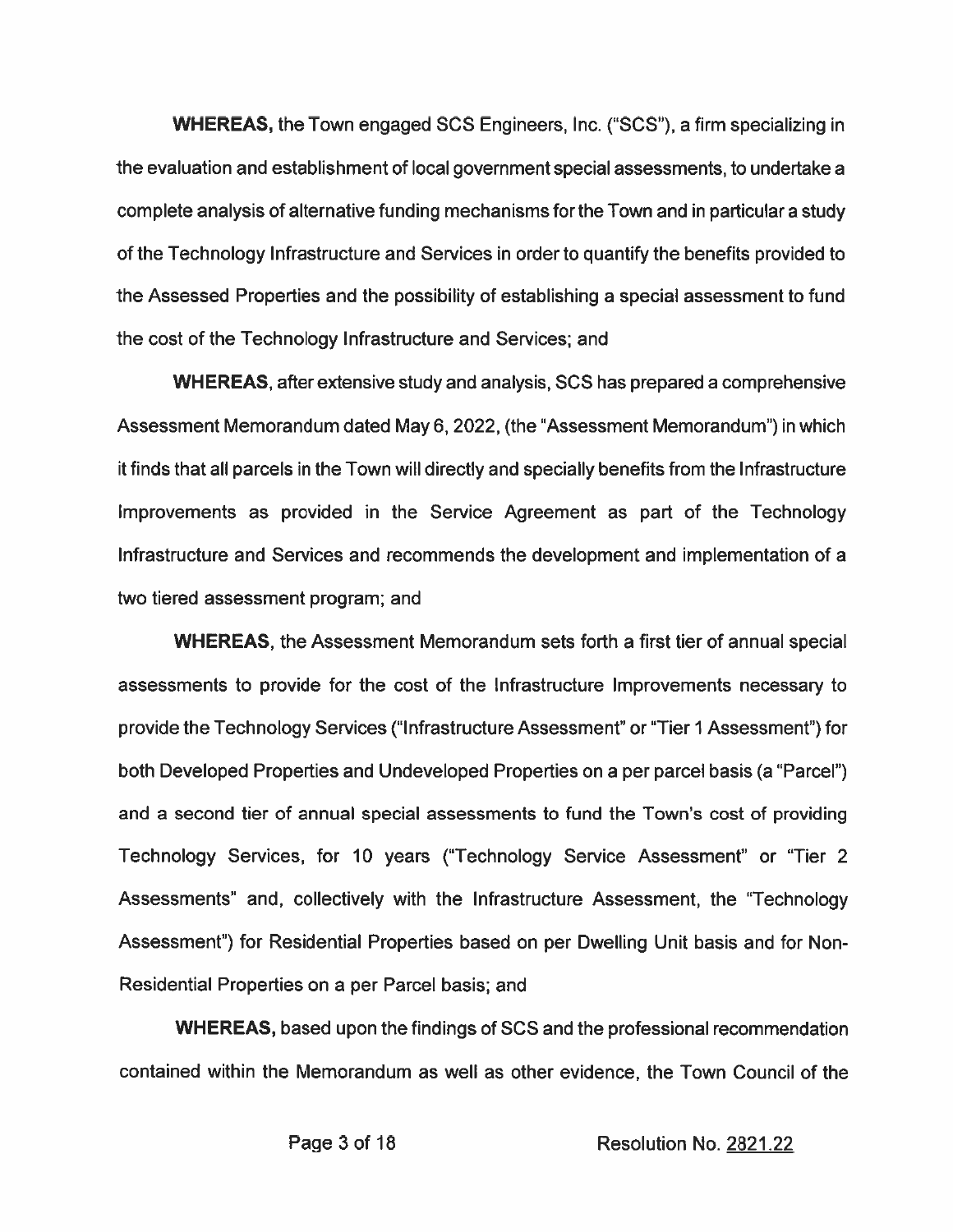Town (the "Council") finds a direct and special benefit to the Assessed Property, including. access to high-speed fiber optic internet; protecting the value and integrity of the Developed Properties, and improvements within the Town, enhancing property values of all properties by increasing the demand for real property within the Town, and a deterrent to vandalism or other harm to developed private property within the Town; and

**WHEREAS, the Council desires to initiate an annual two-tiered technology services** special assessment within the Town commencing with Fiscal Year 2022-2023, with collection of the Technology Assessment using the property tax bill collection process (the "Uniform Method") provided by Sections 197.3632, and 197.3635 Florida Statutes (the "Uniform Collection Act"), commencing with the tax bill sent November 2022 for Fiscal Year 2022-2023 and Fiscal Years thereafter for a period of 10 years; and

**WHEREAS, the annual Infrastructure Assessment or Tier 1 Assessment would** lawfully impose against the Assessed Properties, the cost of the Infrastructure Improvements necessary for providing the Technology Services and the cost of funding the provision of the Technology Services providing a special benefit to the Developed Property, as a consequence of possessing a logical relationship to the value, use or characteristics of the Assessed Property; and

**WHEREAS, the cost of the amount necessary to fund the Infrastructure** Improvements allocable to Assessed Property shall include, but not be limited to; (A) the cost of all equipment, fiber optic cables, cameras and other capital items necessary to provide the Technology Services; (B) the cost of financial, legal or other professional services; (C) all costs associated with the implementation, collection and enforcement of the Infrastructure Assessment, including any service charges of the Miami-Dade County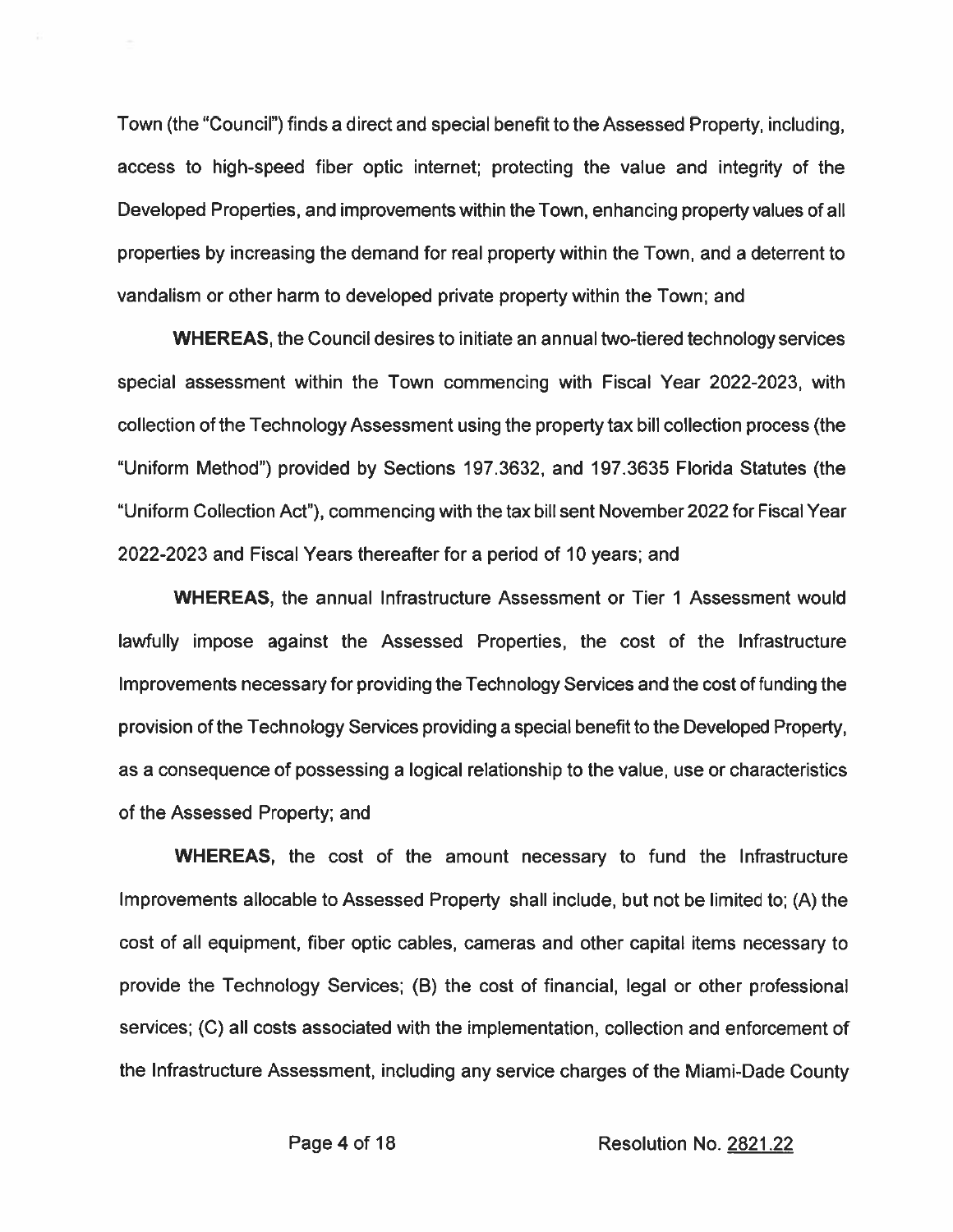Tax Collector or Property Appraiser, or discounts relating to the collection using the Uniform Method; (D) such other expenses as may be necessary or incidental to any related financing authorized by the Council; (E) a reasonable amount for contingency and anticipated delinquencies and uncollectible Infrastructure Assessments; and (F) reimbursement to the Town or any other person for any monies advanced for any Infrastructure Improvement costs incurred by the Town or such person in connection with any of the foregoing items of necessary to provide the Technology Services (collectively, the "Infrastructure Costs"); and

**WHEREAS, the cost of the amount necessary to fund the Technology Services** allocable to Assessed Property during a fiscal year shall include, but not be limited to: (A) the cost, whether direct or indirect, of all services, or programs provided by the Town, or through contractual arrangements with the Town relating to the Technology Services, excluding infrastructure; (B) the cost of any indemnity or surety bonds and premiums for insurance; (C) personnel and employee costs, the cost of salaries, volunteer pay, workers' compensation insurance, or other employment benefits; (D) the cost of computer services, data processing, and communications; (E) the cost of training, travel and per diem; (F) the recovery of unpaid or delinquent fees or charges advanced by the Town and due for Technology Services allocable to specific parcels; (G) the cost of financial, legal or other professional services; (H) all costs associated with the implementation, collection and enforcement of the Technology Services Assessment or Tier 2 Assessment including any service charges of the Miami-Dade County Tax Collector or Property Appraiser, or discounts relating to the collection using the Uniform Method; (I) all other costs and expenses necessary or incidental to the provision or delivery of the Technology Services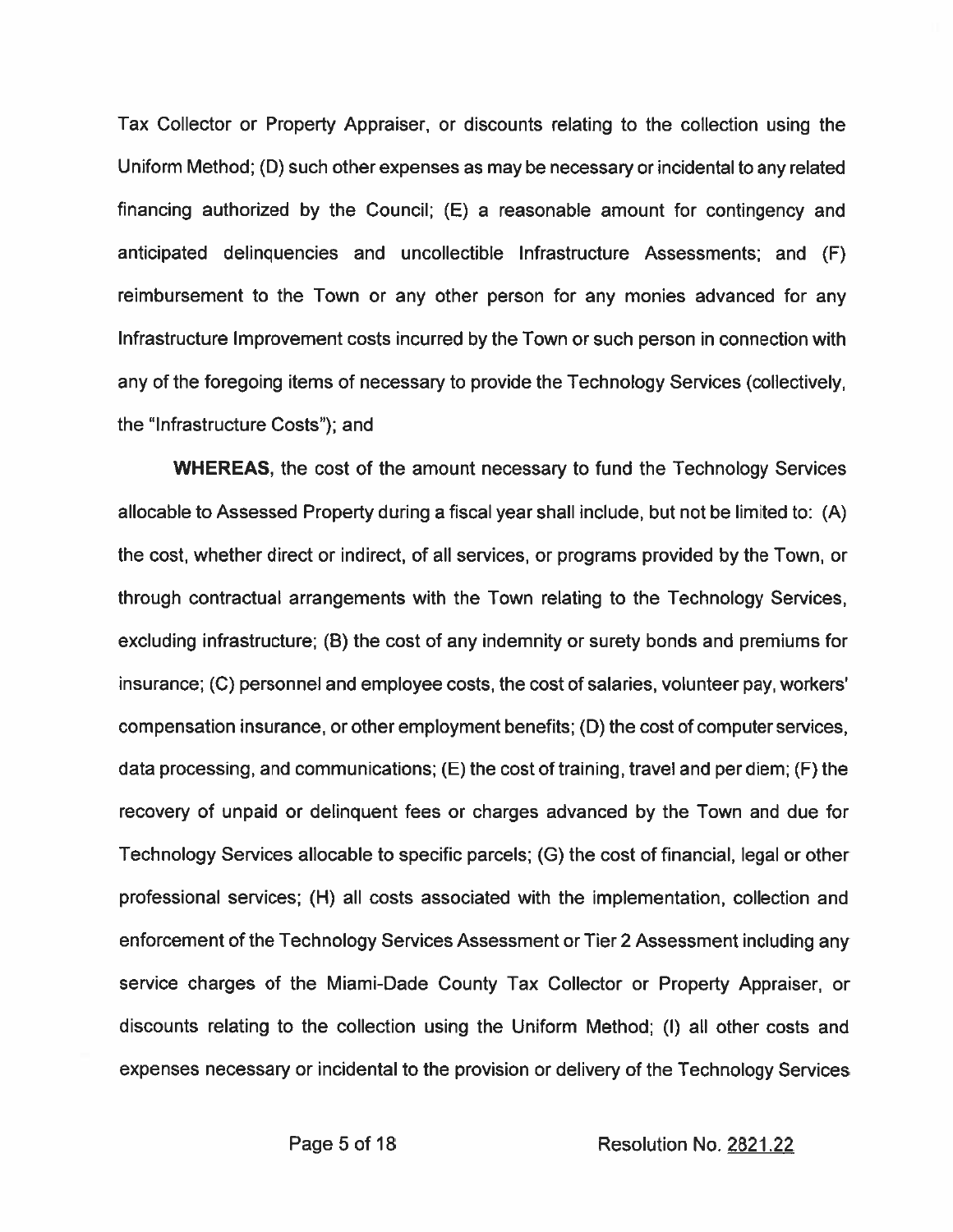funded by the Technology Services Assessment/Tier 2 Assessment; (J) a reasonable amount for contingency and anticipated delinquencies and uncollectible Technology Services Assessments; and (L) reimbursement to the Town or any other person for any monies advanced for any costs incurred by the Town or such person in connection with any of the foregoing items of Technology Services (collectively, the "Technology Services" Costs"); and

**WHEREAS**, the Council wishes to establish a fair and reasonable method of apportionment of special assessments among all the Assessed Property that will receive a special benefit from the Technology Infrastructure and Services; and

**WHEREAS, the Council finds that the Residential Properties, Non-Residential** Properties and the Unimproved Properties do now and will continue to receive a direct and special benefit from the Infrastructure Improvements on a per Parcel basis for Infrastructure Costs: and

**WHEREAS, the Council finds that the Residential Properties do now and will** continue to receive a direct and special benefit from the Technology Services on Dwelling Unit basis and the Non-Residential Properties do now and will continue to receive a direct and special benefit from the Technology Services on a per Parcel basis; and

**WHEREAS, the Council directs that a preliminary assessment roll, relating to the** Infrastructure Costs and the Technology Services Costs to serve the Assessed Properties. should be prepared and should show the lots and parcels of land assessed and the amount of the assessment against each lot or parcel of land (the "Technology Services" Assessment Roll"); and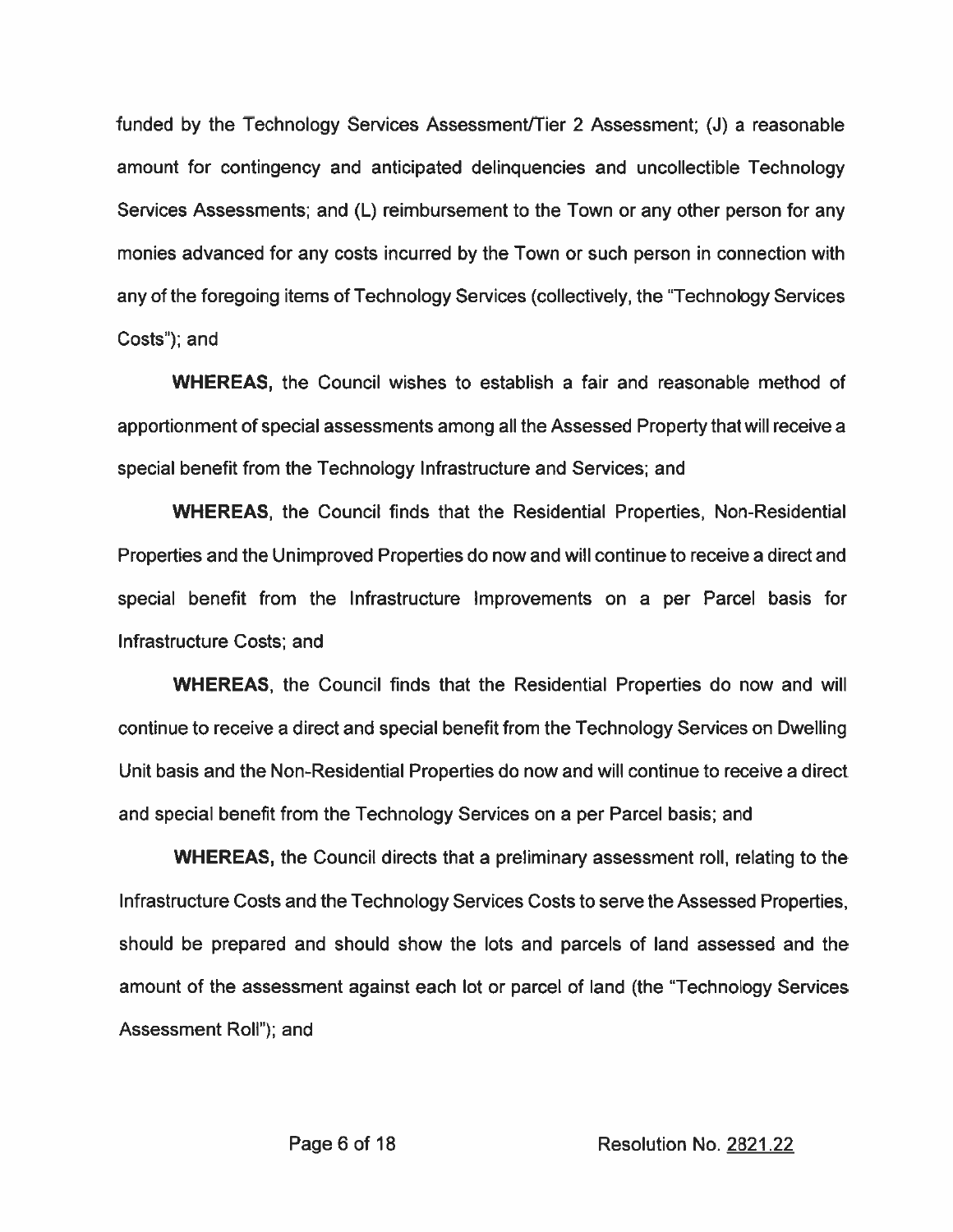**WHEREAS, the Council further directs that upon the completion of the Technology** Services Assessment Roll and mailing of notice thereof to property owners of the Assessed Properties, that a public hearing will be held at which time the owners of the Assessed Properties or any other persons interested therein may appear before the Council and be heard as to the propriety and advisability of Infrastructure Assessments for the Infrastructure Costs and Technology Services Assessments for the Technology Services Cost:

NOW, THEREFORE, BE IT RESOLVED BY THE COUNCIL OF GOLDEN BEACH, **FLORIDA, AS FOLLOWS:** 

**SECTION 1. Recitals Incorporated.** That each of the above-stated recitals is hereby adopted and confirmed and incorporated herein.

**SECTION 2. Authority.** This Resolution is adopted pursuant to the provisions of Sections 166.021 and 166.041, Florida Statutes, Sections 197.3632 and 197.3635, Florida Statutes and other applicable provisions of law.

**SECTION 3. Purpose and Definitions.** This Resolution constitutes the initial resolution to declare the intent to levy a special assessment. The following capitalized terms shall have the meaning ascribed herein.

"Assessed Property" means those properties that are subject to the levy of either the Infrastructure Assessments or the Technology Service Assessments.

"Developed Property" mean the Residential Property and Non-Residential Property, that contain either one or more Dwelling Units (for Residential Property) or other buildings, structures and improvements (for Non-Residential Property).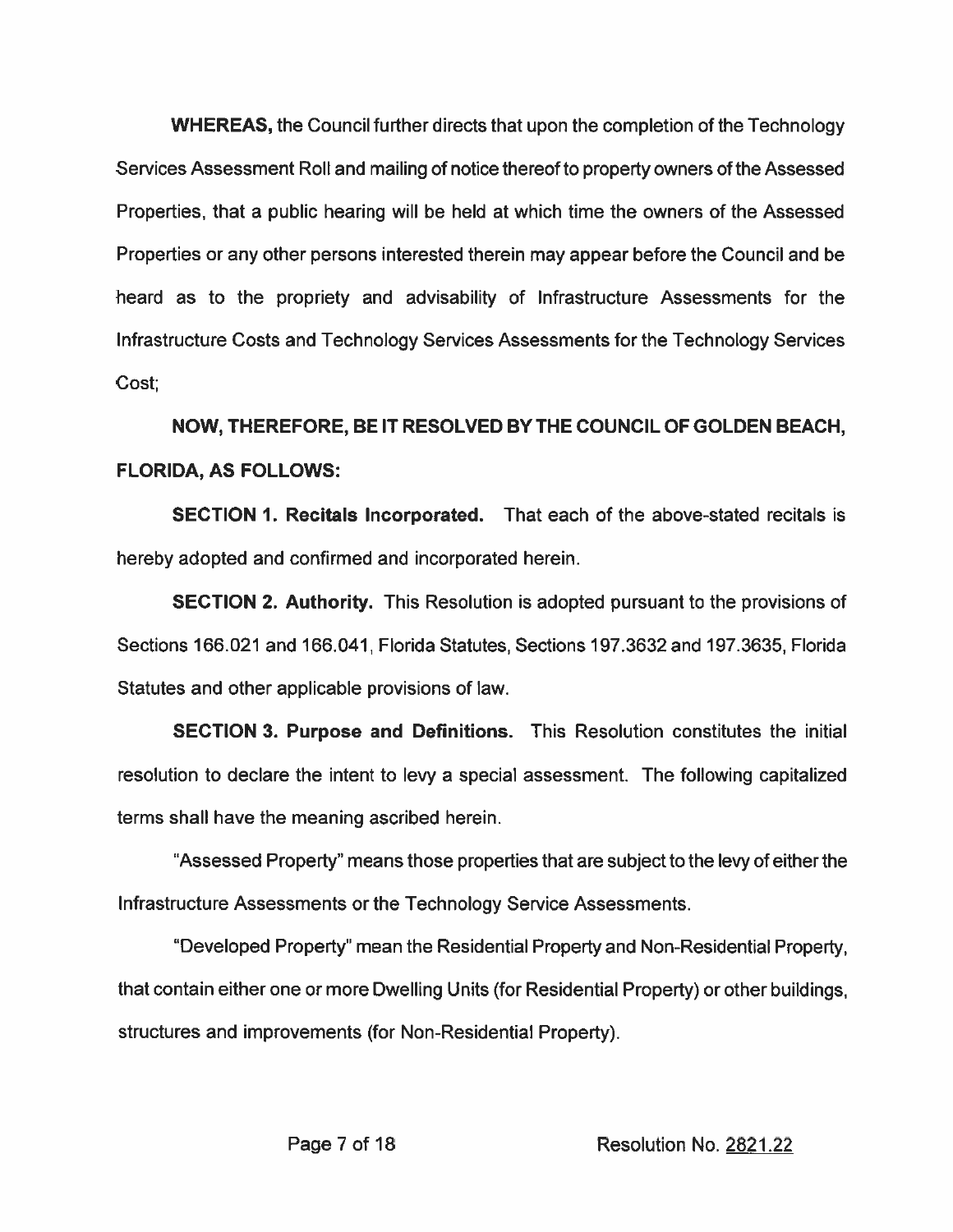"Dwelling Unit" means any room or group of rooms located within a dwelling and forming a single habitable unit with facilities used or intended to be used for living. sleeping, cooking and eating.

"Fiscal Year" means a year commencing on October 1 of any year and ending on September 30 of the following year.

"Final Assessment Resolution" means that resolution to be adopted by the Council after a public hearing to impose the Infrastructure Assessments and the initial Technology Service Assessment and as provided by the Uniform Collection Act.

"Initial Assessment Resolution" means this resolution providing the intent of the Town to levy special assessments for the provision of Infrastructure Improvements and Technology Services, providing for the collection of such special assessments using the Uniform Method, providing for a public hearing on the special assessments and providing for notice as required by the Uniform Collection Act.

"Maximum Rate" means the maximum rate that may be levied in any Fiscal Year in connection with the Technology Service Assessments.

"Parcel" means generally a property having one tax identification number or Folio Number provided by the Miami-Dade Property Appraiser.

SECTION 4. Legislative Determinations of Special Benefit and Fair Apportionment. It is hereby ascertained, declared and determined that the Technology Services, including the Infrastructure Improvements, provide a special benefit to the Assessed Property based upon the following legislative determinations:

## **General**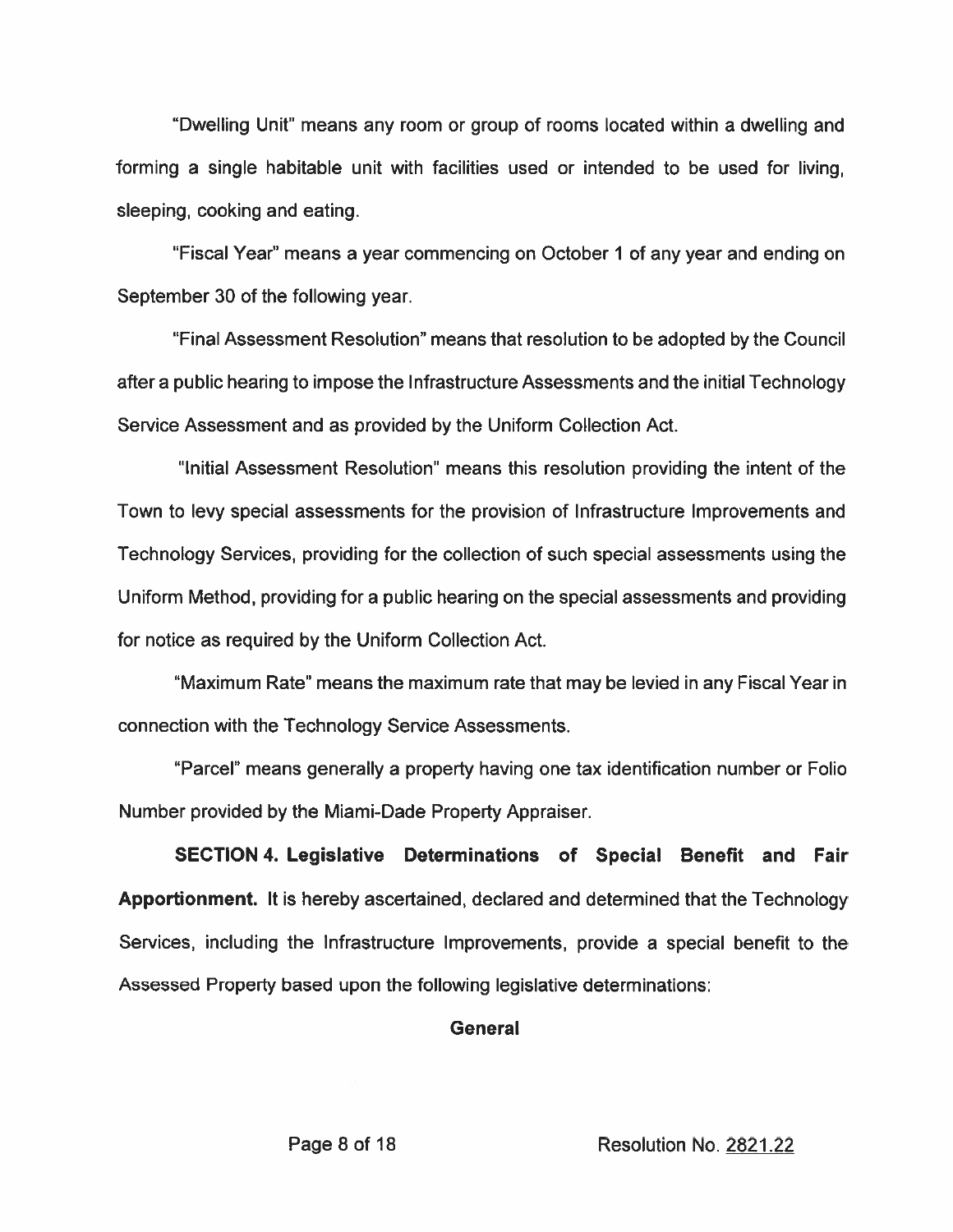$4.1$ Upon the adoption of this Initial Assessment Resolution determining the Infrastructure Cost and the maximum Technology Services Cost and identifying the Assessed Property to be included in the Technology Services Assessment Roll, the legislative determinations of special benefit ascertained and declared are hereby confirmed.

 $4.2$ The Town has the jurisdiction to provide for Infrastructure Improvements and Technology Services including the access to high speed fiber optic internet and protection of private property within its boundaries and is otherwise authorized to do so.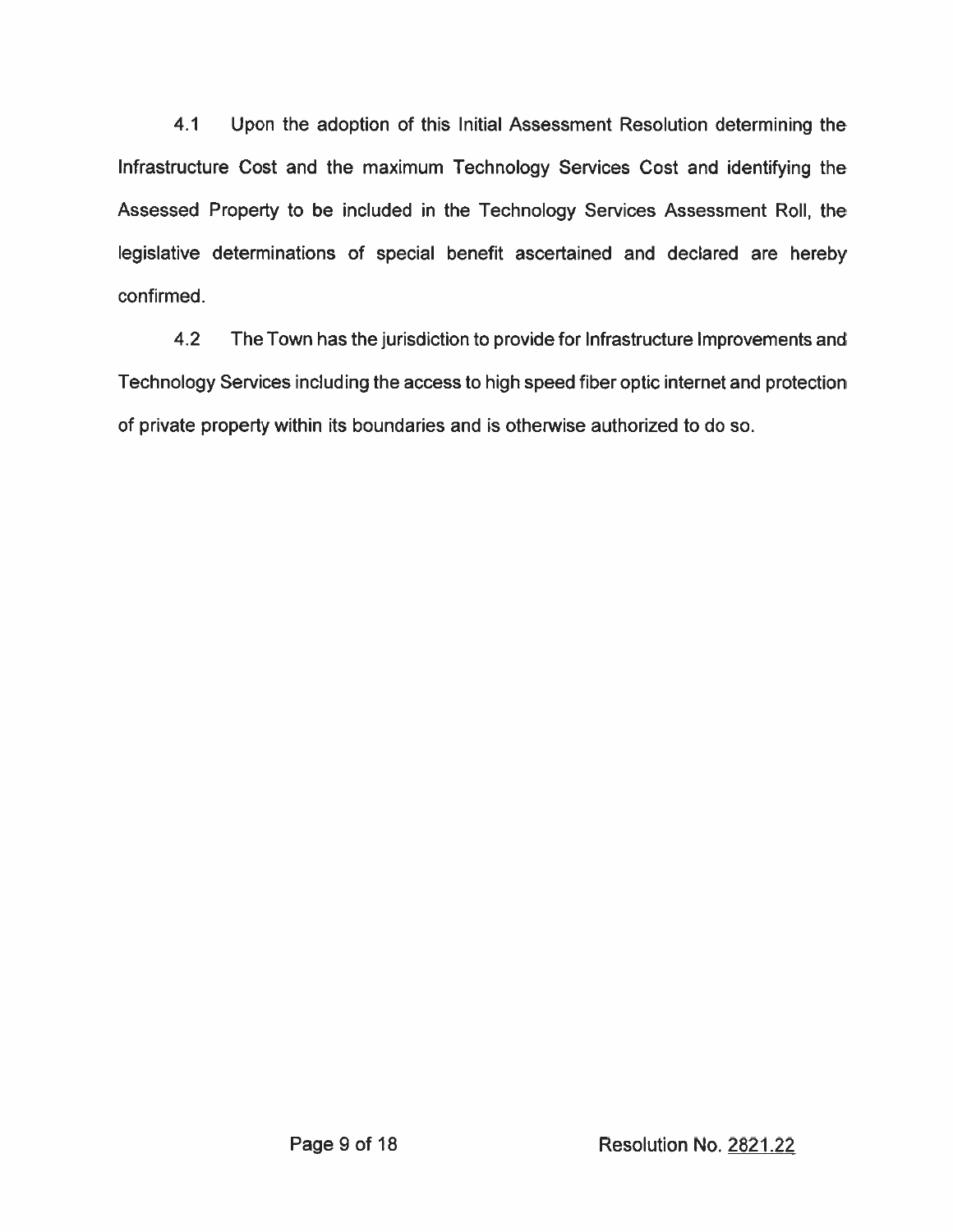$4.3$ The existence of extraordinary valuable real property and improvements within the Town results in such property necessitating special protection being provided in part by the Technology Services.

 $4.4$ The imposition of a recurring annual infrastructure Assessment is an alternative, equitable and efficient method to fairly and reasonably apportion and spread the Infrastructure Cost over a ten year period, incurred by the Town under the Service Agreement among all the benefitted properties within the Town.

 $4.5$ The imposition of a recurring annual Technology Services Assessment is an alternative, equitable and efficient method to fairly and reasonably apportion and recover the Technology Services Costs, incurred by the Town on an annual basis among the all the benefitted Developed Properties within the Town.

#### **Special Benefit**

4.6 Tier One - Availability. All parcels in the Town, whether Developed Property or Undeveloped Property, benefit from the availability the Infrastructure Improvements necessary to provide high-speed fiber optic cable internet and the enhanced security services through the Service Agreement. The special benefits include: (a) access to highspeed fiber optic internet service; (b) enhanced security and access control throughout the Town; and (c) enhanced marketability and value of the parcel compared to similar parcels that do not have access to these services.

4.7 Tier Two - Access to Services. In addition to the Infrastructure Improvements available to all Parcels in the Town regardless of development, the access to and use of Technology Services are additionally conferred on all Developed Properties.

Page 10 of 18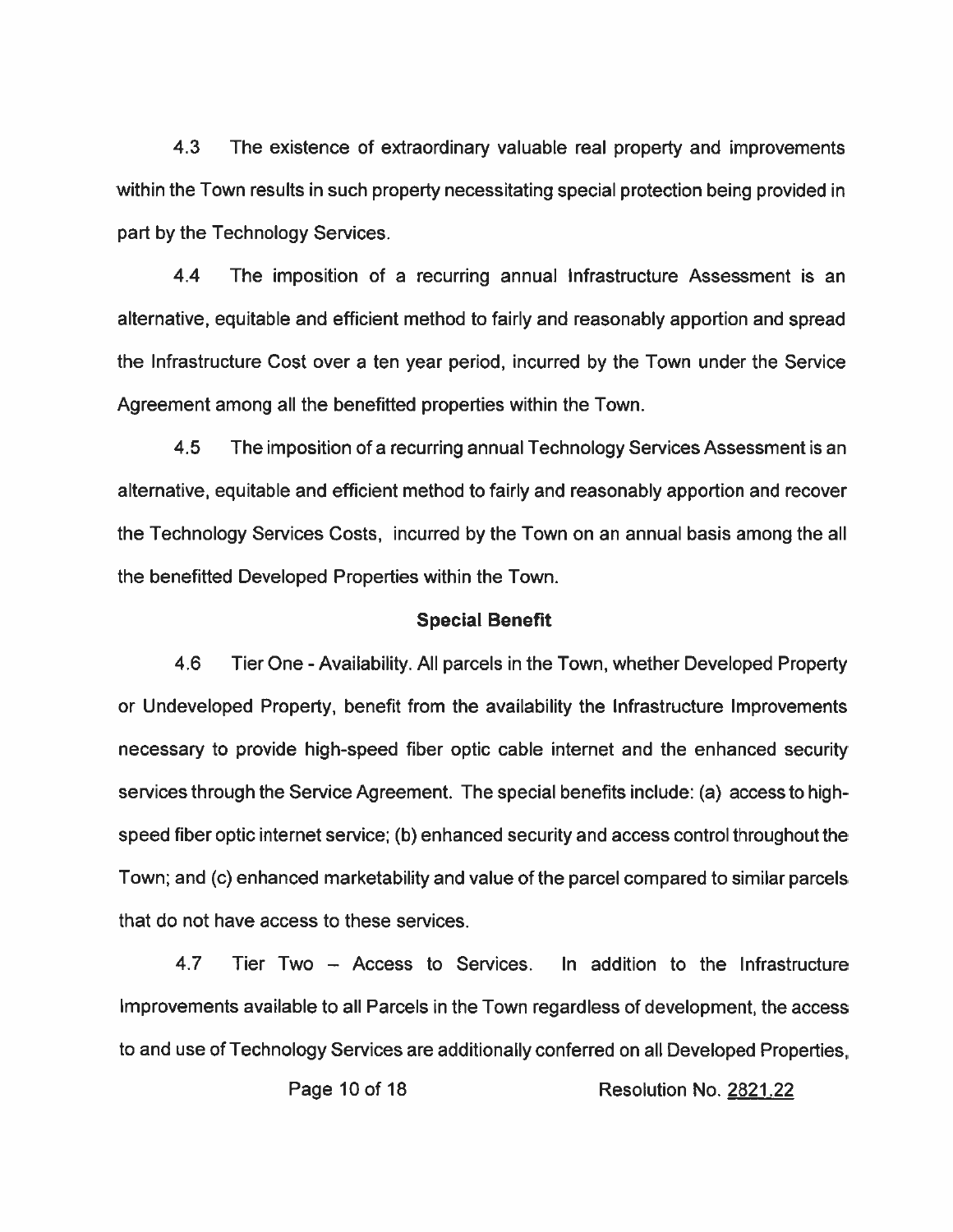which include the following benefits: (a) the ability to obtain property insurance at attractive rates because of the enhanced security protection services; (b) deterrence of and protection against potential theft or damage to structures and personal property provided by enhanced security service; (c) the avoidance of replacement costs or increased insurance premiums which may result from claims from theft or damage; and (d) the ability to access high speed fiber optic internet service, which may increase the value, use and enjoyment of the Developed Properties.

4.8 The provision of comprehensive Technology Services, including the Infrastructure Improvements furnished by the Town to the Assessed Property enhances and strengthens the relationship of such services to the ownership, use and enjoyment of the Assessed Property.

### **Apportionment**

4.9 Tier One - Both the Developed Properties and the Undeveloped Properties benefit in substantially equal measure from the availability of the Infrastructure Improvements, and the costs allocated therewith, therefore such Infrastructure Cost shall be apportioned among all such Developed Properties and Undeveloped Properties on an equal per Parcel basis.

4.10 Tier Two - Since the Technology Services confer special benefits to Developed Properties with structures and pertain to protection against theft of property and structure damage and the provision of high speed fiber optic internet service, the allocation of Technology Services Costs to Residential Properties should be reasonably related to the number of Dwelling Units on a property and and to Non-Residential Property that may

Page 11 of 18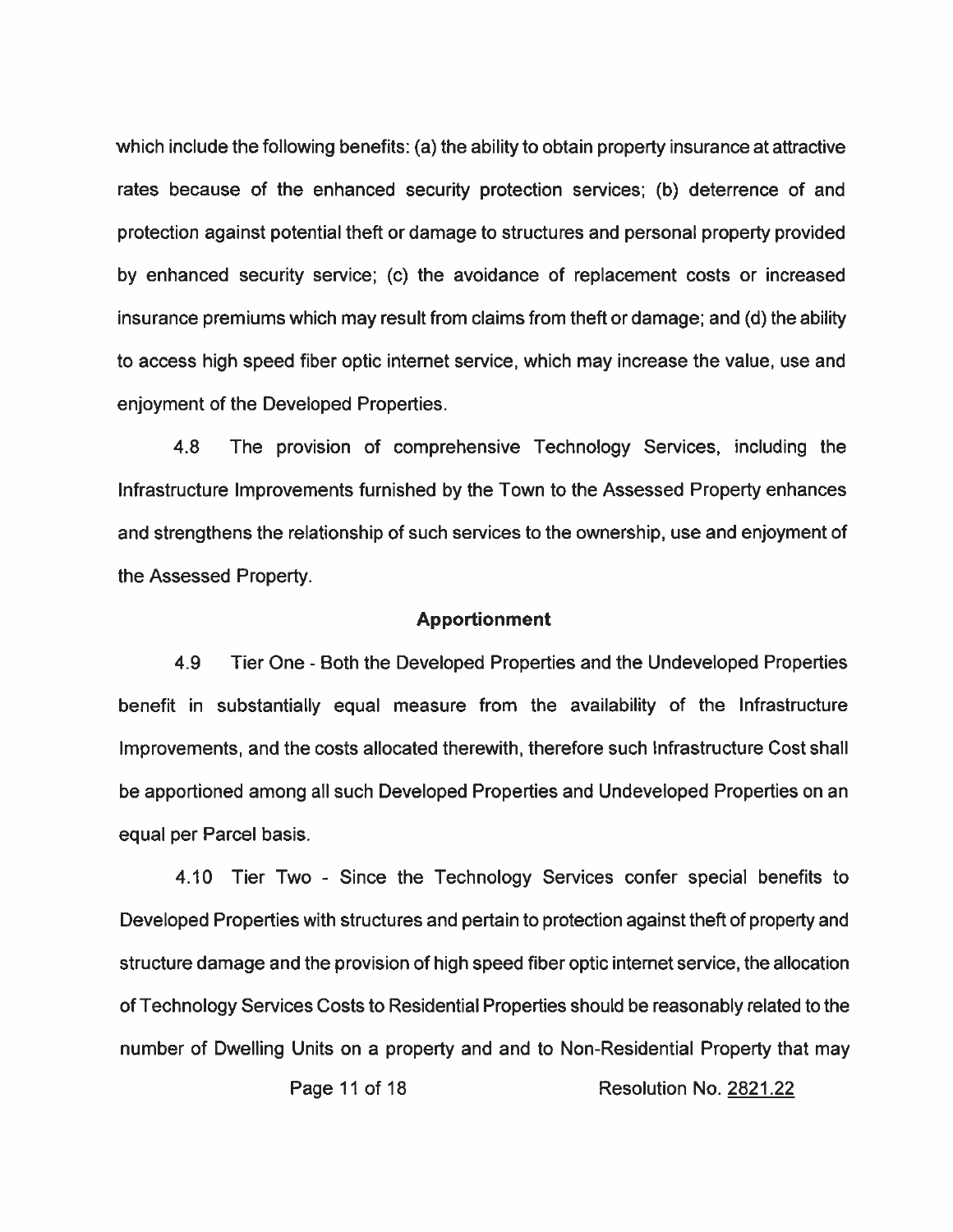contain various structures, should be reasonably related to the property in general. Thus, Technology Services costs are apportioned by the number of Dwelling Units for Residential Properties, and on a per Parcel basis for developed Non-Residential Properties within the Town.

4.11 The use of the Tax Roll data base to provide for the classification of the Parcels within the Town as Developed Properties, either Residential Property or Non-Residential Property and Undeveloped Property will avoid cost inefficiency and unnecessary administration, and is a fair and reasonable and historically well established method of determining the classification of a parcel of property within the Town. Moreover, the establishment of per Parcel or per Dwelling Unit methodology is a highly equitable manner of assuring that similar properties are assessed in a comparable manner.

#### **SECTION 5. Technology Infrastructure and Services.**

 $5.1$ Upon the imposition of Technology Services Assessments or Tier 2 Assessments against Developed Property, the Town shall cause Technology Services to continue to be provided to such Developed Property for a period of at least 10 years. The Technology Services Costs shall be paid primarily from proceeds of the Technology Service Assessments.

 $5.2$ It is hereby ascertained, determined, and declared that each parcel of Assessed Property will be benefited by the Town's provision of the Infrastructure Improvements relating to the Technology Services in an amount not less than the Infrastructure Assessment upon such Parcels computed in the manner set forth in this Initial Assessment Resolution.

Page 12 of 18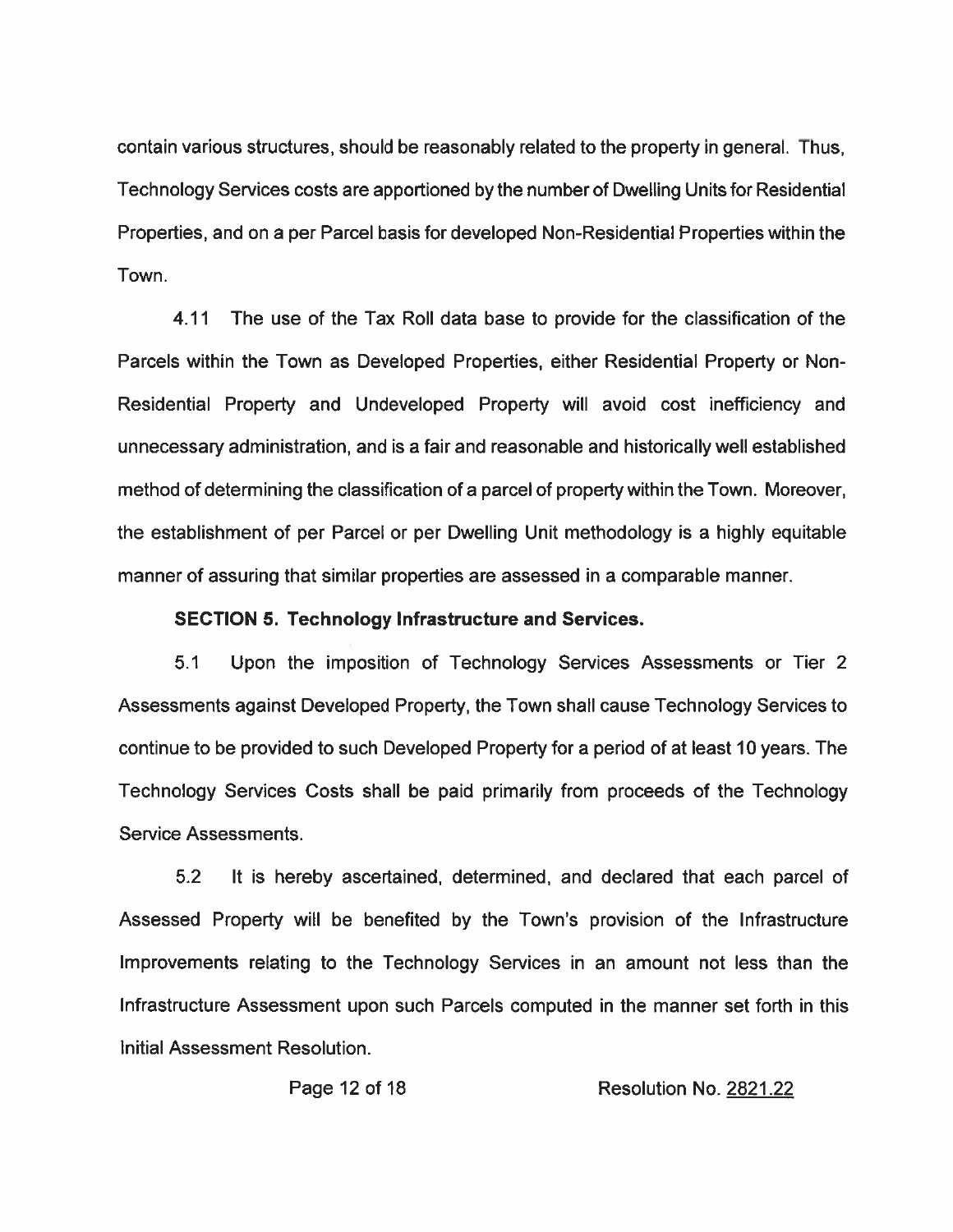SECTION 6. Determination of Infrastructure Improvement Cost, Technology Services Cost; Establishment of Infrastructure Assessment and Initial Technology Service Assessment; Determination of a Maximum Rate for Technology Service Assessments.

 $6.1$ Tier One - The total estimated infrastructure Cost to be assessed and apportioned among all the Assessed Properties is \$1,398,493.77, and will be paid equally over a ten year period among 402 Assessed Properties. The annual Infrastructure Cost is \$139,849.37 and will be divided equally among all Assessed Properties. The approval of this Initial Assessment Resolution determines the amount of the total Infrastructure Cost and the annual Infrastructure Cost for the next ten Fiscal Years. All of the Infrastructure Costs shall be paid from the Infrastructure Assessments.

 $6.2$ Tier Two – The total estimated Technology Services Cost to be assessed and apportioned among all the Developed Properties for the Fiscal Year 2022-2023 is \$216,074.83. The Technology Services Cost shall be incurred for a period of ten Fiscal Years, unless extended. The Technology Services Cost shall be determined each Fiscal Year and shall not be greater than the Maximum Rate established herein for any Fiscal Year

 $6.3$ Tier One - For each Fiscal Year in which Infrastructure Assessments are imposed, the annual Infrastructure Cost shall be allocated among all parcels of Assessed Property equally per Parcel. There are currently 352 Developed Properties and 50 Undeveloped Properties for a total of 402 Assessed Properties. An annual Infrastructure Assessment rate equal to \$347.88 per Parcel is hereby approved for each Fiscal Year Page 13 of 18 Resolution No. 2821.22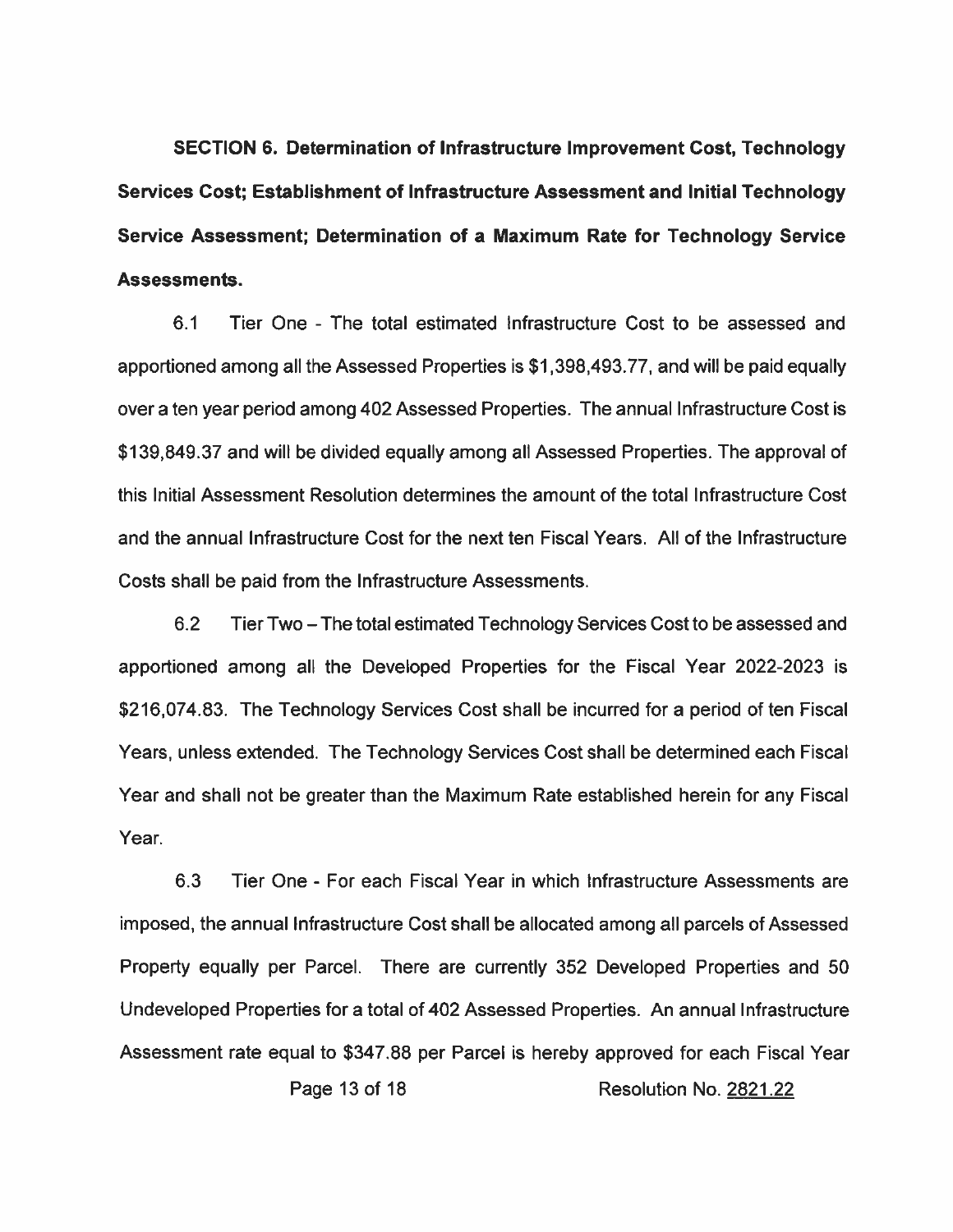commencing with Fiscal Year 2022-2023 through and including Fiscal Year 2032-2033. The cost of Infrastructure Assessments for each Assessed Property is set forth on composite Exhibit "A" to this Resolution.

6.4 Tier Two - For each Fiscal Year in which Technology Service Assessments are imposed, the Technology Services Cost, as determined by the Council each Fiscal Year shall be allocated among all Residential Properties on Dwelling Unit basis and all Non-Residential Properties on a per Parcel basis. There are currently 350 Dwelling Units among 349 Residential Properties and 3 Parcels of Non-Residential Properties. A Technology Service Assessment rate equal to \$612.11 per 350 Dwelling Units and per 3 Parcels is hereby approved for Fiscal Years 2022-2023 and shall also be the Maximum Rate established pursuant to this Initial Assessment Resolution. The cost of the Technology Service Assessments for each Developed Property is set forth on composite Exhibit "A" to this Resolution.

 $6.3$ The rate of the Infrastructure Assessments and the Technology Service Assessments shall be the rates applied by the Town Manager in the preparation of the Technology Services Assessment Roll for the Fiscal Year 2022-2023, and subsequent Assessment Rolls each year as provided in Section 7 of this Initial Assessment Resolution.

#### **SECTION 7. Technology Services Assessment Roll.**

 $7.1$ The Town Manager is hereby directed to prepare, or cause to be prepared, a preliminary Technology Services Assessment Roll for the Fiscal Year 2022-2023, in the manner provided in the Uniform Collection Act. Such preliminary Technology Services Assessment Roll shall contain the following: (1) a summary description of all Assessed

Page 14 of 18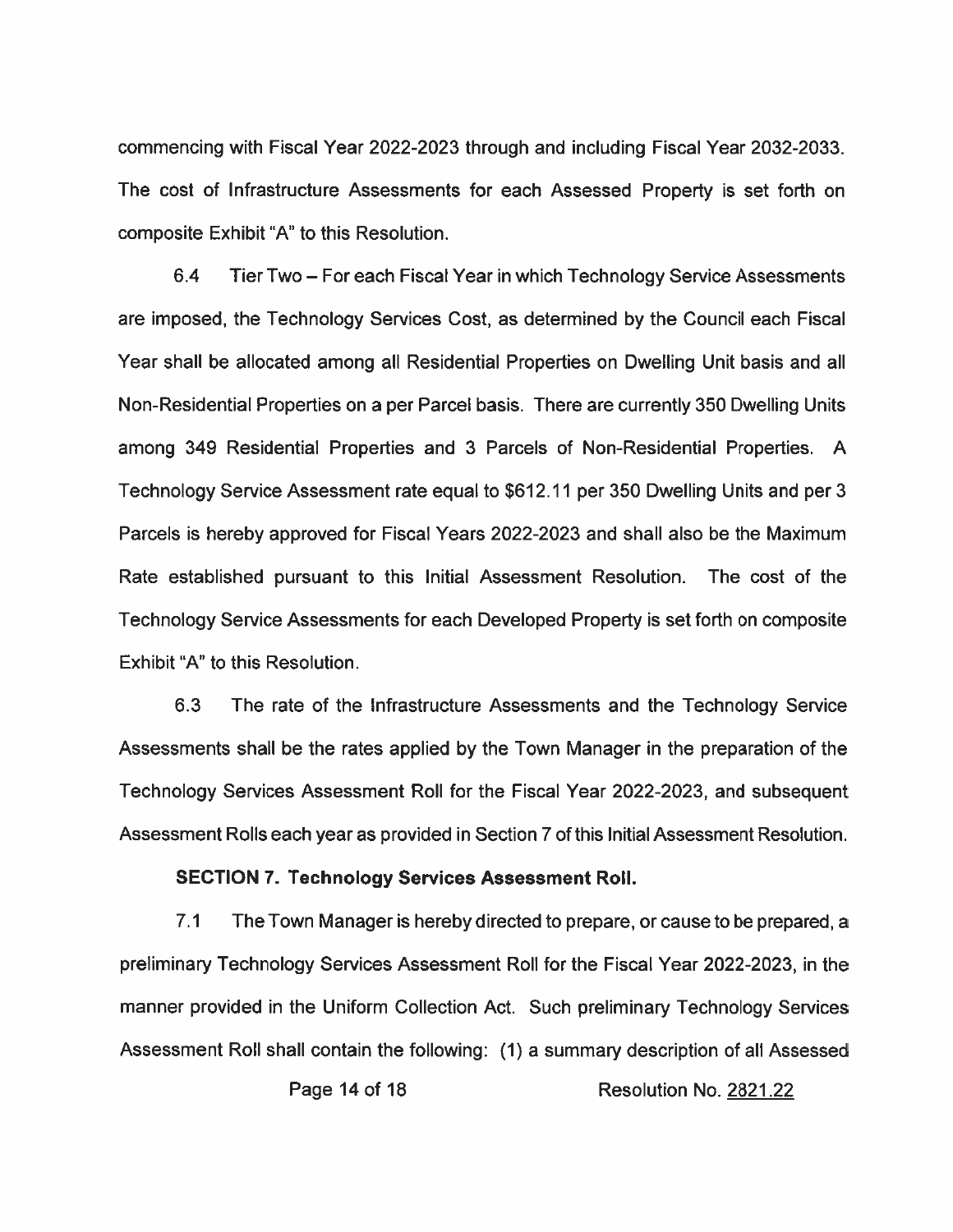Property conforming to the description contained on the most recent Miami-Dade County Tax Roll, (2) the name and address of the owner of record of each parcel as shown on the most recent Miami-Dade County Tax Roll, and (3) the amount of the initial annual Infrastructure Assessment and the initial annual Technology Services Assessment, if applicable, for Technology Services assessed against each Assessed Property. The preliminary Technology Services Assessment Roll shall be open to public inspection. The foregoing shall not be construed to require that the initial Technology Services Assessment Roll be in printed form if the amount of the Infrastructure Assessment and/or the Technology Services Assessment for each parcel of Assessed Property can be determined by use of a computer terminal available to the public. Such Infrastructure Assessment for the Assessed Property shall be computed upon the per Parcel basis and the Technology Services Assessments for the Developed Property shall be computed on per Dwelling Unit basis or per Parcel basis, as appropriate.

 $7.2$ It is hereby ascertained, determined, and declared that the foregoing method of determining the Infrastructure Assessments for Infrastructure Improvements (1) is a fair and reasonable method of apportioning the Infrastructure Cost among parcels of Assessed Property, and (2) is an equitable and efficient mechanism to address payment delinquencies and recover funds advanced for Infrastructure Improvements which are allocable to specific parcels of Assessed Property.

 $7.3$ It is hereby ascertained, determined, and declared that the foregoing method of determining the Technology Service Assessments for Technology Services (1) is a fair and reasonable method of apportioning the Technology Services Cost among parcels of

Page 15 of 18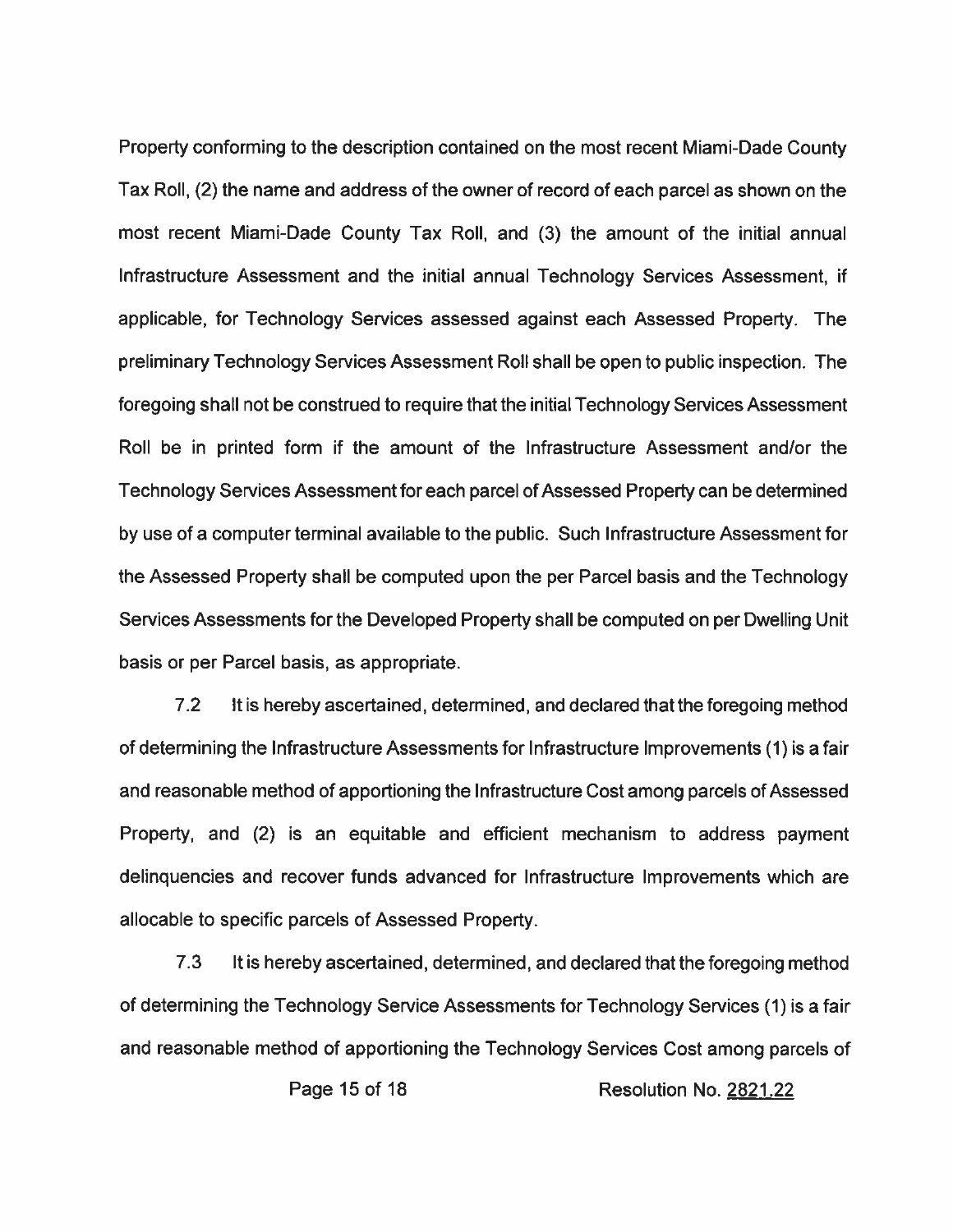Developed Property, and (2) is an equitable and efficient mechanism to address payment delinguencies and recover funds advanced for Technology Services which are allocable to specific parcels of Developed Property.

**SECTION 8. Authorization of Public Hearing; Notice.** The Council hereby finds and determines that a public hearing is to be held by the Council at 6:00 p.m. on June 21, 2022, or as soon as practicable thereafter, at Town Hall at 1 Golden Beach Drive, Golden Beach, Florida, to be set forth in the notice of meeting, to consider: (A) the propriety and advisability of the Technology Infrastructure and Services, the estimated annual Infrastructure Costs and initial Technology Services Cost, (B) the Maximum Rate for the Technology Services (C) imposition and apportionment of the Infrastructure Assessments to the Assessed Property, (D) imposition and apportionment of the Technology Service Assessment, and (E) collection of the Infrastructure Assessment and the Technology Service Assessment pursuant to the Uniform Collection Act commencing with the tax bill to be mailed in November 2022.

#### **SECTION 8. Notice By Mail.**

 $8.1$ Upon completion of the Technology Service Assessment Roll, the Town Manager shall, at the time and in the manner specified in Section 197.3632(4)(b), Florida Statutes, direct the provision of first class United States mailed notice of the public hearing authorized by Section 8 hereof not later than 20 days prior to the date of the public hearing by the Town Clerk to each property owner of the Assessed Properties at the address indicated on the Tax Roll. Such notice shall contain the information required for mailed notice set forth in Section 197.3632(4)(b), Florida Statutes.

Page 16 of 18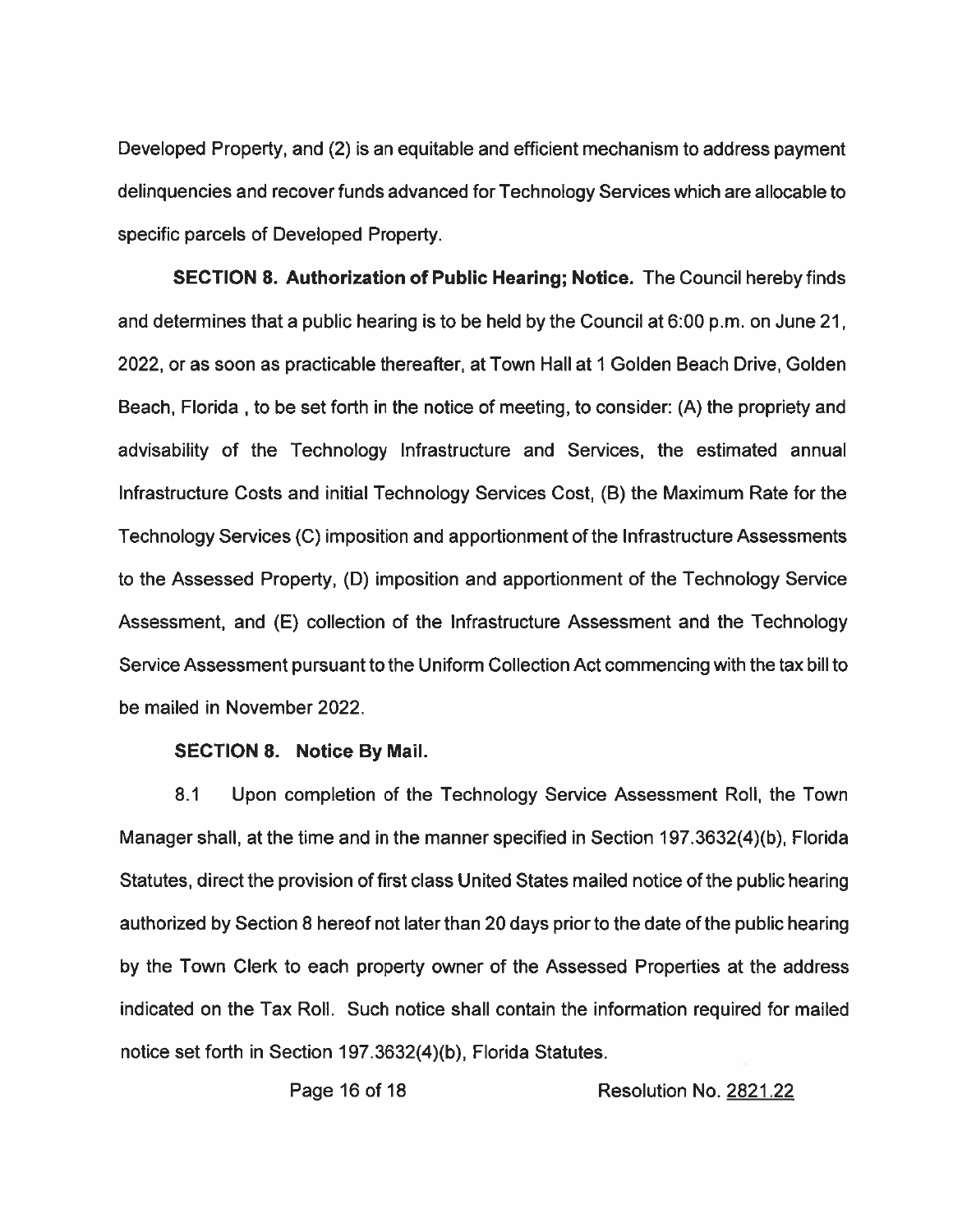$8.2$ Proof of such mailings shall be made by affidavit of the Town Clerk and said proof to be filed with the Town Clerk.

**SECTION 9. Notice by Publication.** Upon completion of the Technology Service Assessment Roll, the Town Manager shall direct the Town Clerk to publish a notice of the public hearing authorized by Section 8 hereof in the manner and the time provided in Section 197.3632(4)(b), Florida Statutes. Such notice shall contain the information required by Section 197.3632(4)(b), Florida Statutes for published notice.

SECTION 10. Revision to Assessments. If any Infrastructure Assessment and/or Technology Service Assessment made under the provisions of this Initial Assessment Resolution is either in whole or in part annulled, vacated, or set aside by the judgment of any court, or if the Council is satisfied that any such Infrastructure Assessment and/or Technology Service Assessment is so irregular or defective that the same cannot be enforced or collected, or if the Council has failed to include or omitted any Assessed Property on the Technology Service Assessment Roll which property should have been so included, the Council may take all necessary steps to impose a new Infrastructure Assessment and/or Technology Service Assessment against any such property benefitted by the Infrastructure Improvements and/or the Technology Services, as applicable, following as nearly as may be practicable, the provisions of the Uniform Collection Act and in case such second Infrastructure Assessment and/or Technology Service Assessment is annulled, vacated, or set aside, the Council may obtain and impose other Infrastructure Assessment and/or Technology Service Assessment, as applicable until a valid Infrastructure Assessment and/or Technology Service Assessment is imposed.

Page 17 of 18